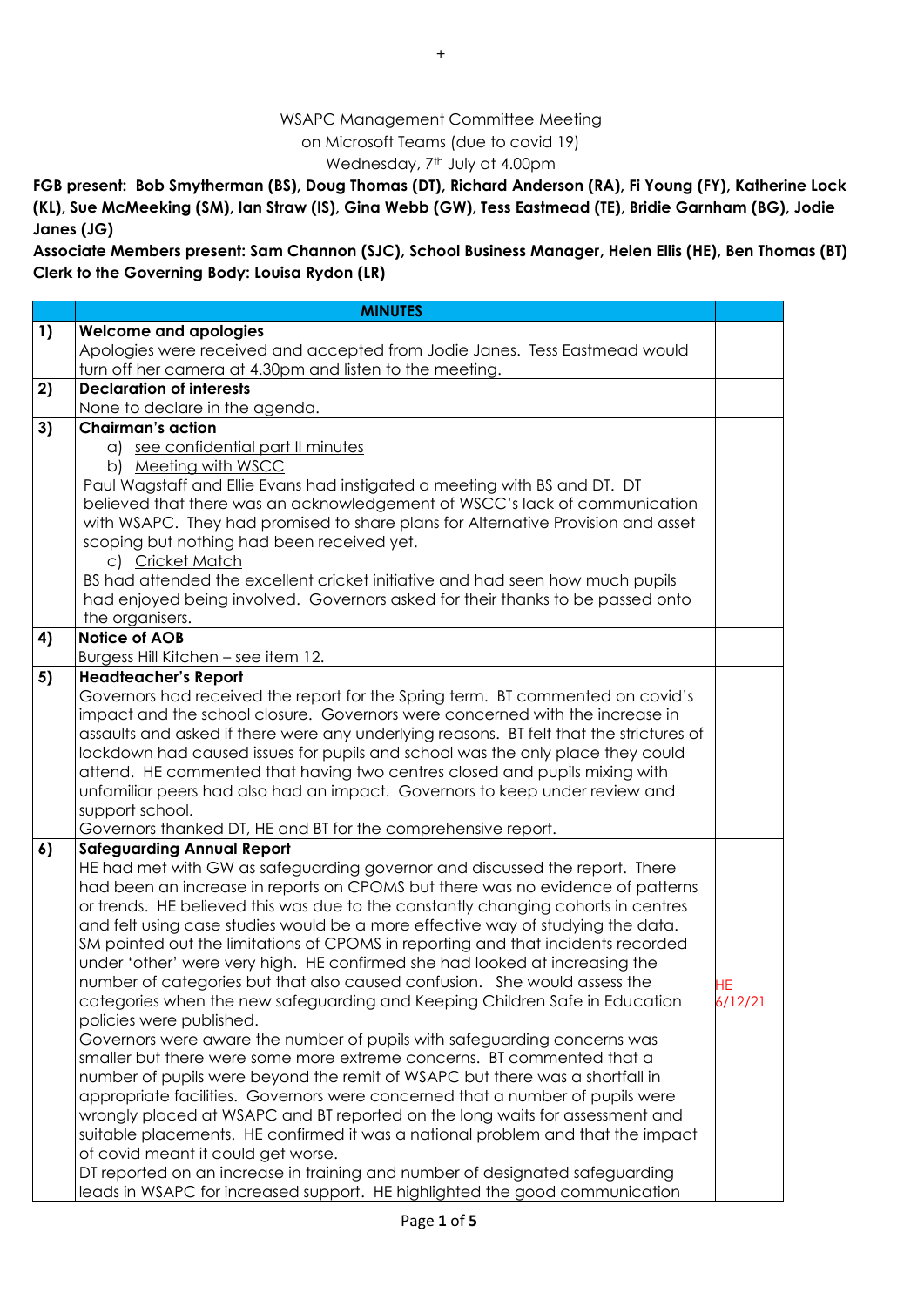|     | she had with outside agencies with regular meetings round youth violence.<br>However, governors were concerned WSAPC were not involved with the<br>education team despite promises from Paul Wagstaff. Governors strongly<br>believed WSAPC should be part of the solution to support young people and<br>discussed whether they should be expressing their concerns publicly. SJC felt<br>WSCC were aware of the issues and were trying to put measures in place. SM<br>commented that there was a culture in schools and academies to quickly exclude<br>and then not be prepared to take students back. She believed this led to pupils<br>becoming comfortable at WSAPC and consequently less willing to go back to<br>mainstream. Governors gave their full support for improving inclusion and HE<br>would keep it monitored and organise a meeting with SENAT if appropriate. GW,<br>as safeguarding governor, was pleased to note the improvement in multi-agency<br>working.<br>RA checked that the new processes were working at Chalkhill and HE confirmed<br>CPOMS was being used more frequently giving a better understanding of the<br>challenges.<br>HE confirmed the NSPCC audit was done annually in the Autumn term and the |                           |
|-----|------------------------------------------------------------------------------------------------------------------------------------------------------------------------------------------------------------------------------------------------------------------------------------------------------------------------------------------------------------------------------------------------------------------------------------------------------------------------------------------------------------------------------------------------------------------------------------------------------------------------------------------------------------------------------------------------------------------------------------------------------------------------------------------------------------------------------------------------------------------------------------------------------------------------------------------------------------------------------------------------------------------------------------------------------------------------------------------------------------------------------------------------------------------------------------------------------------------------------------------------|---------------------------|
|     | action plan was in place.<br>CLA (children looked after) Report<br>HE apologised for the delay in submitting the report to governors and reported on<br>the impact of lockdown on strategic development. Governors agreed the CLA<br>report should come to the 2 <sup>nd</sup> Autumn FGB annually. (LR to check terms of<br>reference.) Governors asked about CLA attendance. Again, HE felt there were<br>no patterns or trends, though she did note that attendance of out of county CLAs<br>was better than WSCC pupils. Governors felt individual case studies would be a<br>good way of reporting. BS checked that all CLAs were having regular PEP<br>meetings.                                                                                                                                                                                                                                                                                                                                                                                                                                                                                                                                                                         | LR<br>20/9/21             |
|     | <b>Safeguarding Course</b><br>GW recommended an online safeguarding course which was currently free online.<br>All governors were encouraged to follow the link.<br>https://event.webinarjam.com/register/244/7q9g6irn                                                                                                                                                                                                                                                                                                                                                                                                                                                                                                                                                                                                                                                                                                                                                                                                                                                                                                                                                                                                                         | $\overline{AB}$<br>1/9/21 |
| 7)  | <b>Health and Safety Report</b><br>As health and safety governor, FY had asked for an interim report and SJC had<br>submitted an early report. She highlighted the four different areas and confirmed<br>health and safety self-assessment had improved following more training. She<br>commented on the ongoing work to report and record accidents more<br>accurately. FY was pleased to note that there had been no incidents during the<br>off-site visits. Governors were pleased to see the rigour behind health and safety<br>and passed on their thanks to SJC and all staff members for taking health and<br>safety so seriously.<br>FY confirmed she was looking forward to having the opportunity to go into centres<br>in her role as health and safety governor.                                                                                                                                                                                                                                                                                                                                                                                                                                                                  |                           |
| 8)  | Approval of last FGB minutes: 19th May 2021<br>Item 3 was moved to confidential minutes. The minutes were signed and<br>approved as a true record.                                                                                                                                                                                                                                                                                                                                                                                                                                                                                                                                                                                                                                                                                                                                                                                                                                                                                                                                                                                                                                                                                             |                           |
| 9)  | <b>Matters Arising/Action Grid</b><br>a) INSET days 2021/22<br>2/9 and 3/9 had been confirmed and governors were invited to attend. Calendar<br>to be shared with governors.                                                                                                                                                                                                                                                                                                                                                                                                                                                                                                                                                                                                                                                                                                                                                                                                                                                                                                                                                                                                                                                                   | SJC/LR<br>19/9/21         |
| 10) | <b>Committee minutes</b><br>a) Learning and Standards (23/6/21)<br>There had been a focus on attendance which had given the committee a<br>complete understanding of the issues and the difficulty of making comparisons<br>with the impact of covid. Individual case studies had been confirmed as a more<br>effective way of reporting and governors had requested more qualitative data<br>giving the context surrounding attendance.                                                                                                                                                                                                                                                                                                                                                                                                                                                                                                                                                                                                                                                                                                                                                                                                       |                           |
| 11) | Governance<br>a) Renew BS term of office as LA Governor - approved on line by governors<br>Governors had voted and agreed a further term for BS as LA governor. FY to<br>complete form as vice chair and LR to send application form.                                                                                                                                                                                                                                                                                                                                                                                                                                                                                                                                                                                                                                                                                                                                                                                                                                                                                                                                                                                                          | FY/LR<br>19/7/21          |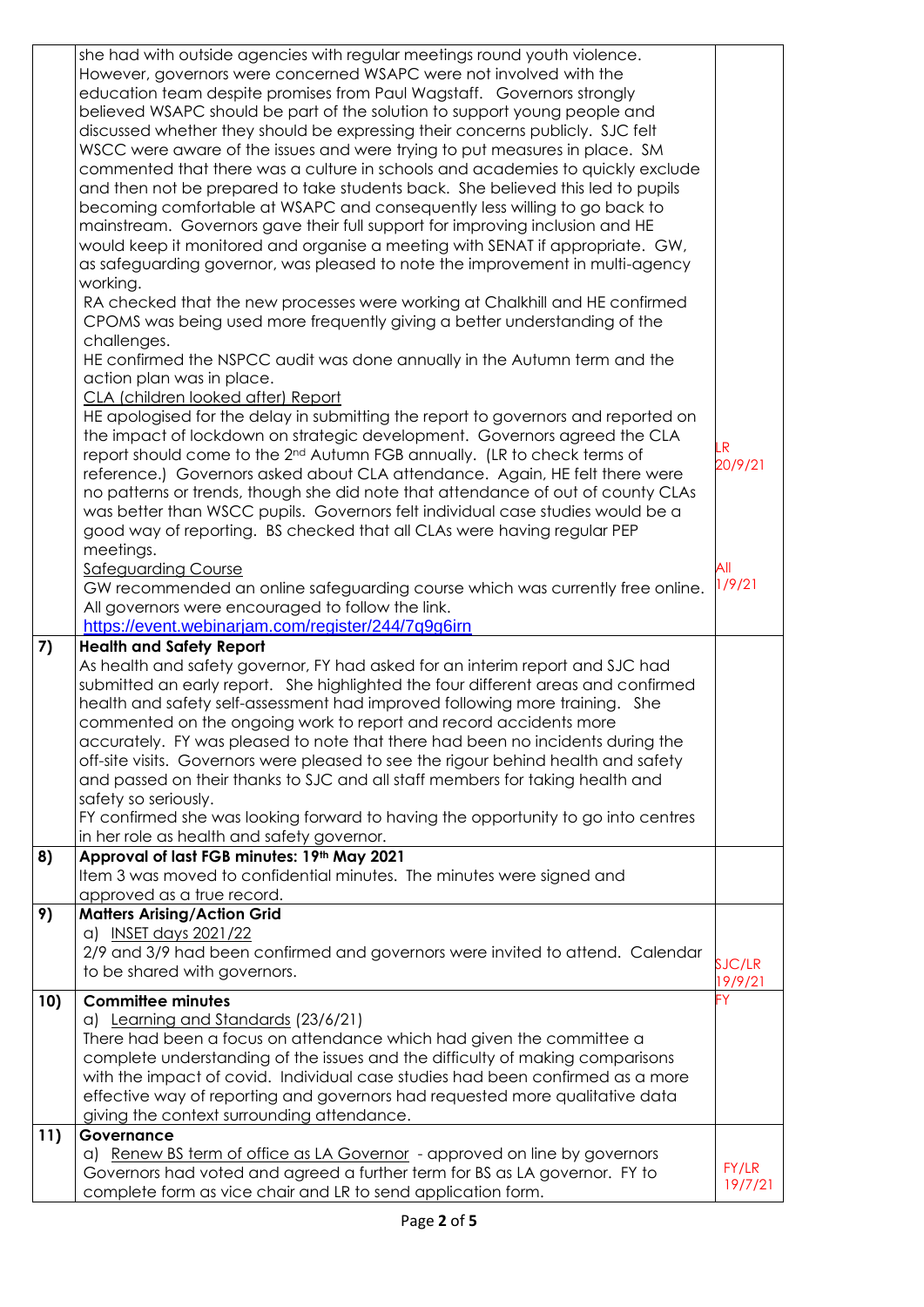|     | b) Procedure for governor policy approval                                                                                                 |         |
|-----|-------------------------------------------------------------------------------------------------------------------------------------------|---------|
|     | Governors agreed policies should be sent to them for approval with a two week<br>timeline for comments. After two weeks comments would be |         |
|     | incorporated/discussed and the policy approved.                                                                                           |         |
|     |                                                                                                                                           |         |
|     | c) Governor expenses                                                                                                                      |         |
|     | Governors had received the new WSCC guidance.                                                                                             |         |
|     | d) WSCC governor survey (attached)                                                                                                        | IR      |
|     | Governors completed the form. LR to submit to WSCC.                                                                                       | 15/7/21 |
| 12) | AOB - new kitchen at Burgess Hill                                                                                                         |         |
|     | SJC reported on the plans and cost for the new kitchen at Burgess Hill which would                                                        |         |
|     | be used for Cook and Eat and vocational training. Governors confirmed the                                                                 |         |
|     | money was within budget and approved the expenditure. BS as current chair of                                                              |         |
|     | resources signed the purchase order.                                                                                                      |         |
| 13) | <b>Key Themes of Meeting/Impact on pupils</b>                                                                                             |         |
|     | Robust safeguarding in place with governor input.                                                                                         |         |
|     | <b>Strong health and safety</b>                                                                                                           |         |
|     | Recognition of changing complexities of learners and impact on staff. WSACP are                                                           |         |
|     | offering a wide range of education and opportunities for pupils.                                                                          |         |
|     | High expectations for students with academic and enrichment programme.                                                                    |         |
|     | Develop ways to transition pupils back into mainstream.                                                                                   |         |
| 14) | Dates of next meeting                                                                                                                     |         |
|     | Next FGB: Monday, 20 <sup>th</sup> September 2021 at 4pm – apologies from TE. LR to send                                                  |         |
|     | terms of reference and governor strategy with minutes for discussion at meeting.                                                          |         |
|     | Meetings would continue online with governors going into centres for monitoring                                                           |         |
|     | and events. Meetings to be added to calendar.                                                                                             |         |

SIGNED………*Bob Smytherman*……………………. DATE………20/9/21…………….

|     | <b>OUTSTANDING ACTION GRID July 2021</b>                                       |          |              |
|-----|--------------------------------------------------------------------------------|----------|--------------|
| 6   | Consideration for categories in CPOMS once new safeguarding/KCSiE were         |          | <b>HE</b>    |
|     | issued.                                                                        |          |              |
| 6   | Annual CLA report at 2 <sup>nd</sup> Autumn FGB. LR to check ToR.              |          | LR.          |
| 6   | Sign up for safeguarding course.                                               |          | All          |
|     | https://event.webinarjam.com/register/244/7q9q6irn                             |          |              |
| 9   | WSAPC calendar to governors with finalised governor dates                      |          | LR/SJC       |
| 11a | Complete nomination form for BS term of office renewal for LA governor         |          | FY/LR        |
| 11d | Complete governor survey as directed by governors                              |          |              |
|     |                                                                                |          |              |
|     |                                                                                |          | $\checkmark$ |
|     | <b>OUTSTANDING ACTION GRID MAY 2021</b>                                        |          |              |
| 4e  | Review/monitor governor action plan at September FGB                           | Agenda   |              |
| 6a  | Terms of reference annual approval at September FGB<br>Agenda                  |          |              |
| 7i  | New governors to arrange pen portrait and picture for website. (Send to<br>LR) | GW/JJ/KL |              |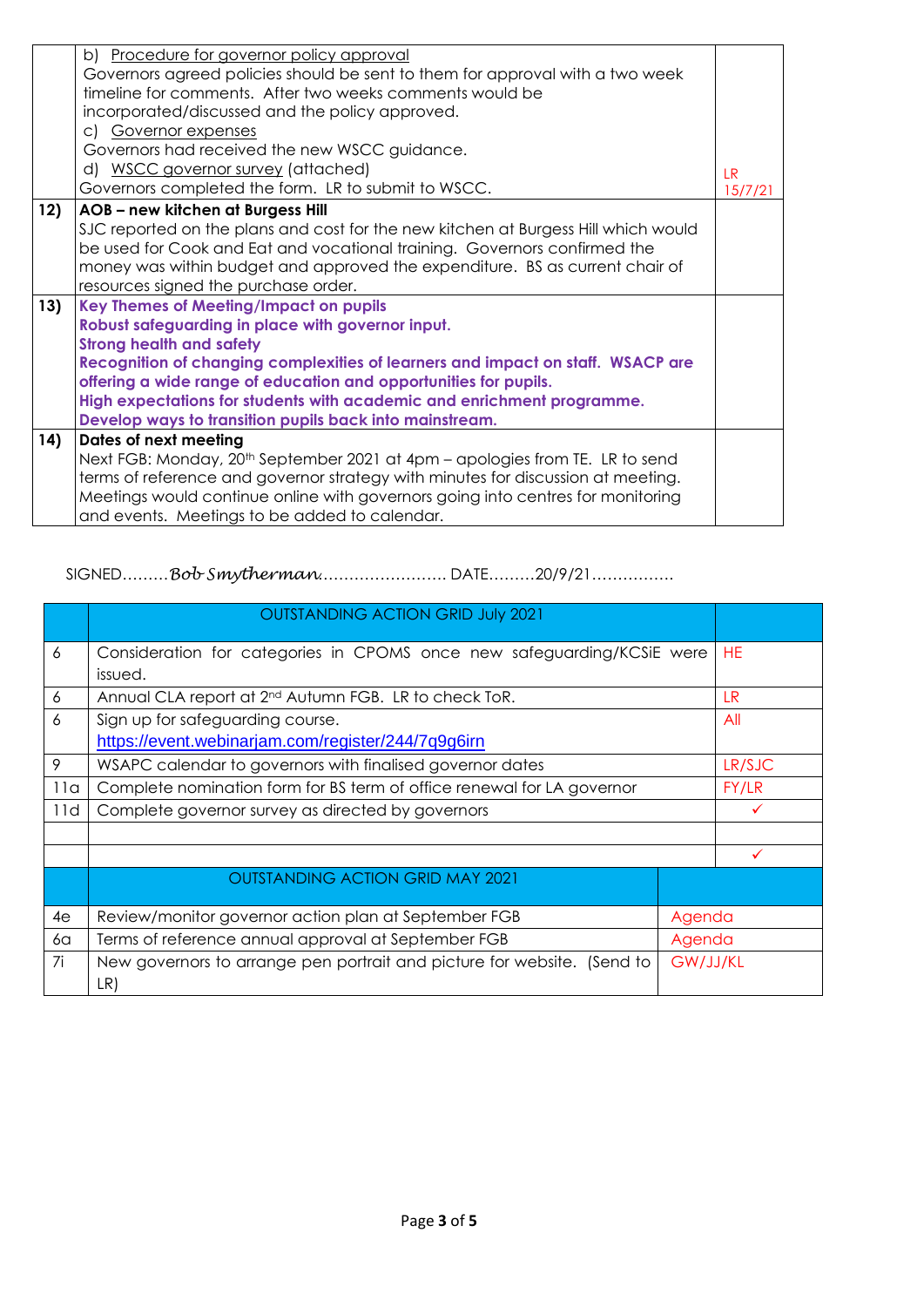## **WSAPC Governing Body 2020/21**

| <b>Chair</b>      | <b>Bob Smytherman</b> |
|-------------------|-----------------------|
| <b>Vice Chair</b> | Fi Young              |
|                   |                       |

## **Committee Membership (Headteacher and Chair: Ex Officio all committees)**

| Resources                 | Learning & Standards      | Chalkhill                |
|---------------------------|---------------------------|--------------------------|
| <b>Bob Smytherman</b>     | Fi Young (chair)          | <b>Richard Anderson</b>  |
| Doug Thomas               | Doug Thomas               | Doug Thomas              |
| <b>Richard Anderson</b>   | <b>Bridie Garnham</b>     | Fi Young                 |
| Fi Young                  | Sue McMeeking             |                          |
|                           |                           |                          |
|                           |                           |                          |
|                           |                           |                          |
|                           |                           |                          |
| <b>Associate Members:</b> | <b>Associate Members:</b> | <b>Associate Members</b> |
| Sam Channon               | Sam Channon               | Jackie Clack             |
| Helen Ellis               | <b>Ben Thomas</b>         | Sam Channon              |
|                           |                           |                          |
|                           |                           |                          |
|                           |                           |                          |

| Headteacher |                |          |           |
|-------------|----------------|----------|-----------|
| Performance | Bob Smytherman | Fi Young | Gina Webb |
| Management  |                |          |           |

HTPM Appeal Richard Anderson

| <b>Pay Review</b> | $\blacksquare$ Chair of resources $-$ | Pay review to be handled |
|-------------------|---------------------------------------|--------------------------|
|                   |                                       | within resources 2020.21 |

| Pupil      | n/a |  |  |
|------------|-----|--|--|
| Admissions |     |  |  |
|            |     |  |  |

| Staff Dismissal         | Set up as appropriate |
|-------------------------|-----------------------|
| Appeal and              |                       |
| <b>Pupil Discipline</b> |                       |

## Complaints Set up as appropriate

| <b>Link Training Governor</b> | Fi Young                        |
|-------------------------------|---------------------------------|
| SEN/CLA/Pupil Premium         | Gina Webb & Sue McMeeking       |
| Primary to include sports     |                                 |
| premium                       |                                 |
| Safeguarding                  | Gina Webb                       |
| <b>Health &amp; Safety</b>    | Fi Young                        |
| Whistleblowing                | <b>Bob Smytherman</b>           |
| Website                       | <b>Bob Smytherman</b>           |
| Student Voice/School Council  | Bridie Garnham & Katherine Lock |

| <b>CENTRE</b>       | <b>ATTACHED GOVERNORS</b> |
|---------------------|---------------------------|
| Crawley             | <b>Governor required</b>  |
| <b>Burgess Hill</b> | <b>Governor required</b>  |
| Lancing             | <b>Bridie Garnham</b>     |
| Worthing            | Gina Webb                 |